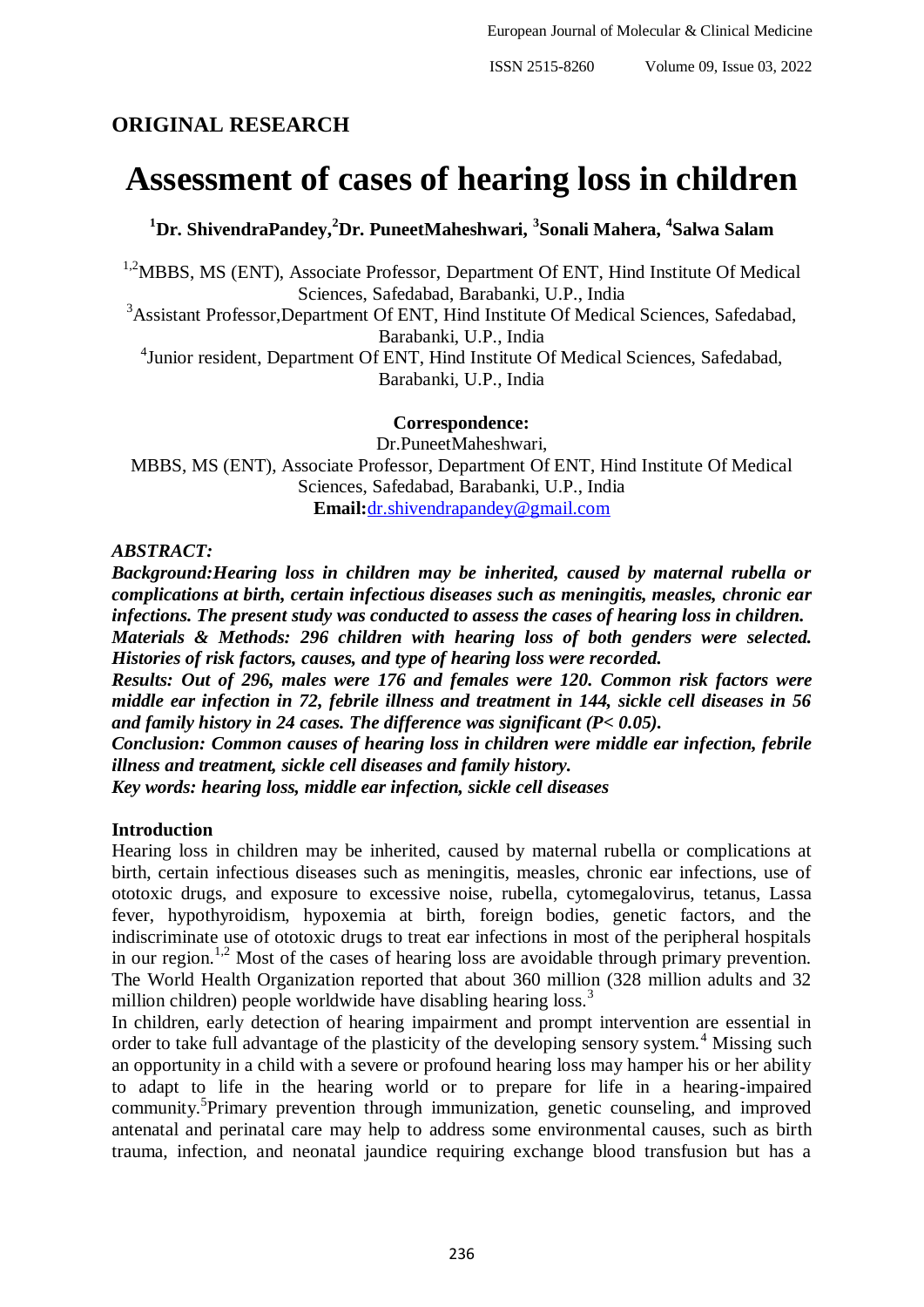European Journal of Molecular & Clinical Medicine

limited impact on genetic or hereditary etiologies, such as connexin 26, Pendred, and Usher syndromes.<sup>6</sup>The present study was conducted to assess the cases of hearing loss in children.

# **Materials & Methods**

The present study comprised of 296children with hearing loss of both genders. The consent was obtained from their parents.

Data such as name, age, gender etc. was recorded. Data on age, sex, histories of risk factors, causes, and type of hearing loss were recorded. Data thus obtained were subjected to statistical analysis. P value < 0.05 was considered significant.

### **Results**

#### **Table I Distribution of patients**

| Total-296 |     |               |  |
|-----------|-----|---------------|--|
| Gender    |     | Male   Female |  |
| Number    | 176 | 120           |  |

Table I, graph I shows that out of 296, males were 176 and females were 120.

#### **Graph I Pie chart showing Distribution of patients**



#### **Table II Common risk factors**

| <b>Risk factors</b>           | Number   P value |      |
|-------------------------------|------------------|------|
| Middle ear infection          | 72               |      |
| Febrile illness and treatment | 144              | 0.04 |
| Sickle cell disease           | 56               |      |
| <b>Family history</b>         | 7Λ               |      |

Table II shows that common risk factors were middle ear infection in 72, febrile illness and treatment in 144, sickle cell diseases in 56 and family history in 24 cases. The difference was significant ( $P < 0.05$ ).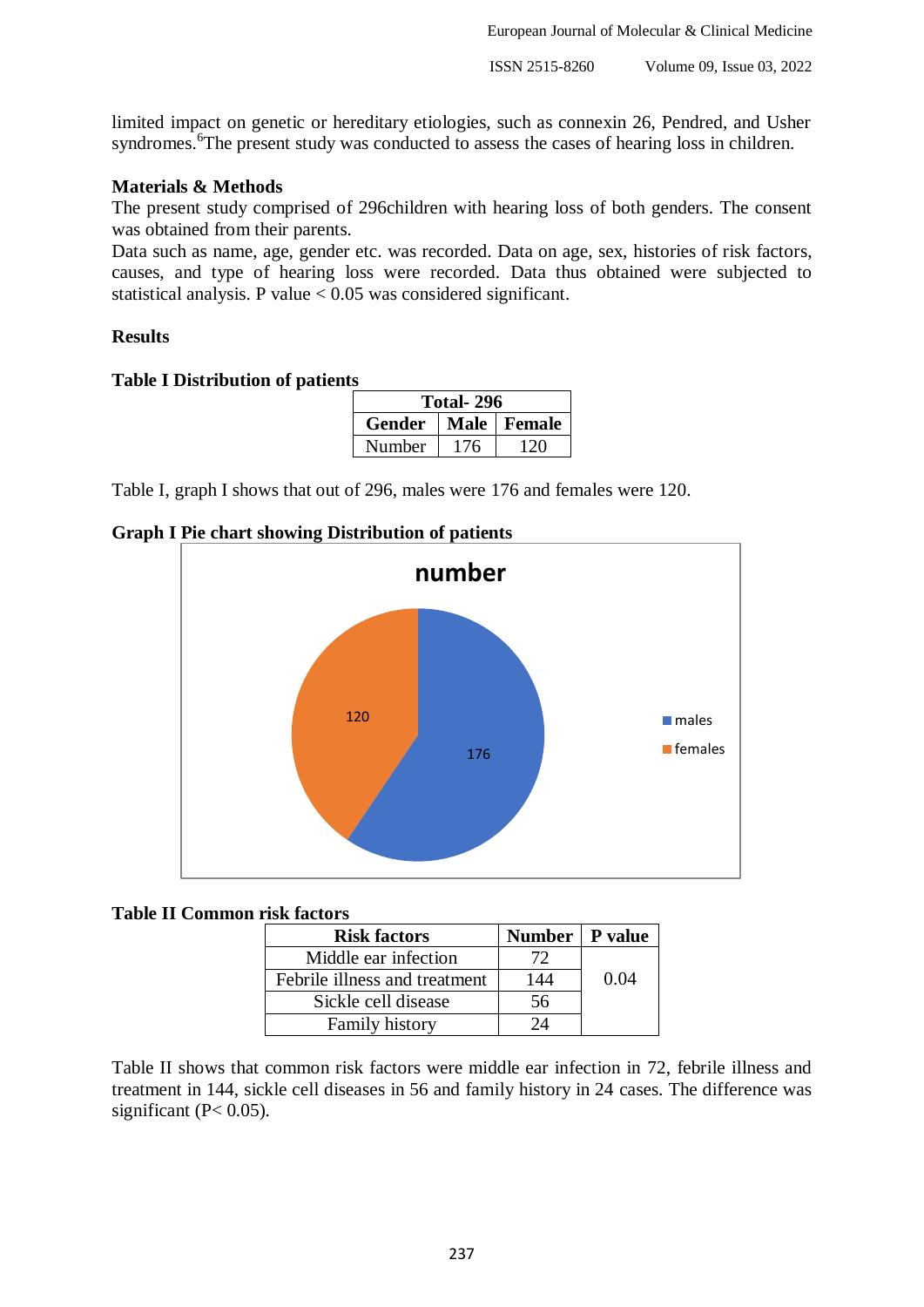ISSN 2515-8260 Volume 09, Issue 03, 2022

# **Discussion**

Failure to detect congenital or acquired hearing loss in children may result in lifelong deficits in speech and language acquisition, poor academic performance, personal-social maladjustments, and emotional difficulties.<sup>7,8</sup> Early identification of hearing loss and appropriate intervention within the first 6 months of life have been demonstrated to ameliorate many of these adverse consequences and facilitate language acquisition.<sup>9,10</sup> Supportive evidence is outlined in the Joint Committee on Infant Hearing's "Year 2007 Position Statement: Principles and Guidelines for Early Hearing Detection and Intervention Programs," which was endorsed by the American Academy of Pediatrics  $(AAP)$ <sup>1,1,12</sup>The present study was conducted to assess the cases of hearing loss in children. In present study, out of 296, males were  $176$  and females were  $120.$ Samdi et al<sup>13</sup> in their study three hundred and twenty-one (10.33%) children were diagnosed with hearing loss with a male to female ratio 1.8:1. Average age at diagnosis was 2.65 and 3.35 years for bilateral and unilateral hearing losses, respectively, bilateral hearing loss, 304 (94.70%), and unilateral hearing loss, 17 (5.29%). Furthermore, 235 (73.20%) children had predisposing risk factors while 86 (26.79%) had no identifiable risk factor. The most common risk factor was febrile illness and its treatment in 163 (50.7%), followed by middle ear infections in 29 (9.03%). A family history of hearing loss, prematurity, or complicated perinatal course was found in 17 (5.29%) patients. Seven (2.18%) cases had sickle cell disease. Sensorineural hearing loss was observed in 228 (71.0%) on the right ear and 222 (69.2%) on the left ear while conductive hearing loss accounted for 21 (6.54%) and 25 (7.78%), respectively, while mixed hearing loss was 9 (3.1%).

We found that common risk factors were middle ear infection in 72, febrile illness and treatment in 144, sickle cell diseases in 56 and family history in 24 cases. Kodiya et  $al<sup>14</sup>$ identified 1,435 patients-812 males and 623 females, aged 9 months to 90 years who had been diagnosed with hearing loss (26.2%). In addition to demographic data, we compiled information on each patient's type and degree of hearing loss, the affected side, and the predisposing factors. Sex and age cross-tabulations revealed that the greatest proportion of hearing loss according to sex occurred between the ages of 11 and 20 years for males and 21 and 30 years for females. The most common type of hearing loss was sensorineural, which was seen in 78.9% of patients; conductive hearing loss was seen in 17.7% and mixed in 3.4%. More than three-quarters of hearing losses were either moderate, moderately severe, or severe. Bilateral losses were far more common than unilateral losses; among the latter, the left side was affected slightly more often than the right. Predisposing factors were not documented in the vast majority of cases (87.6%), but when they were, the most common were chronic suppurative otitis media, meningitis, febrile convulsion, measles, and trauma. Mgbor and Emodi<sup>15</sup> in Southeastern Nigeria reported almost twice the prevalence of

sensorineural hearing loss, 13.4%, among sickle cell disease patients compared to control group was  $6.2\%$ . Yamamah et al<sup>16</sup> in their study of middle ear diseases in 456 school pupils found 162 to have middle ear disease and (18%) with hearing loss.

# **Conclusion**

In our study we concluded that common causes of hearing loss in children were middle ear infection, febrile illness and treatment, sickle cell diseases and family history, and out of these most common cause is febrile illness and treatment

# **References**

1. Olusanya BO, Newton VE. Global burden of childhood hearing impairment and disease control priorities for developing countries. Lancet 2007;369:1314-7.